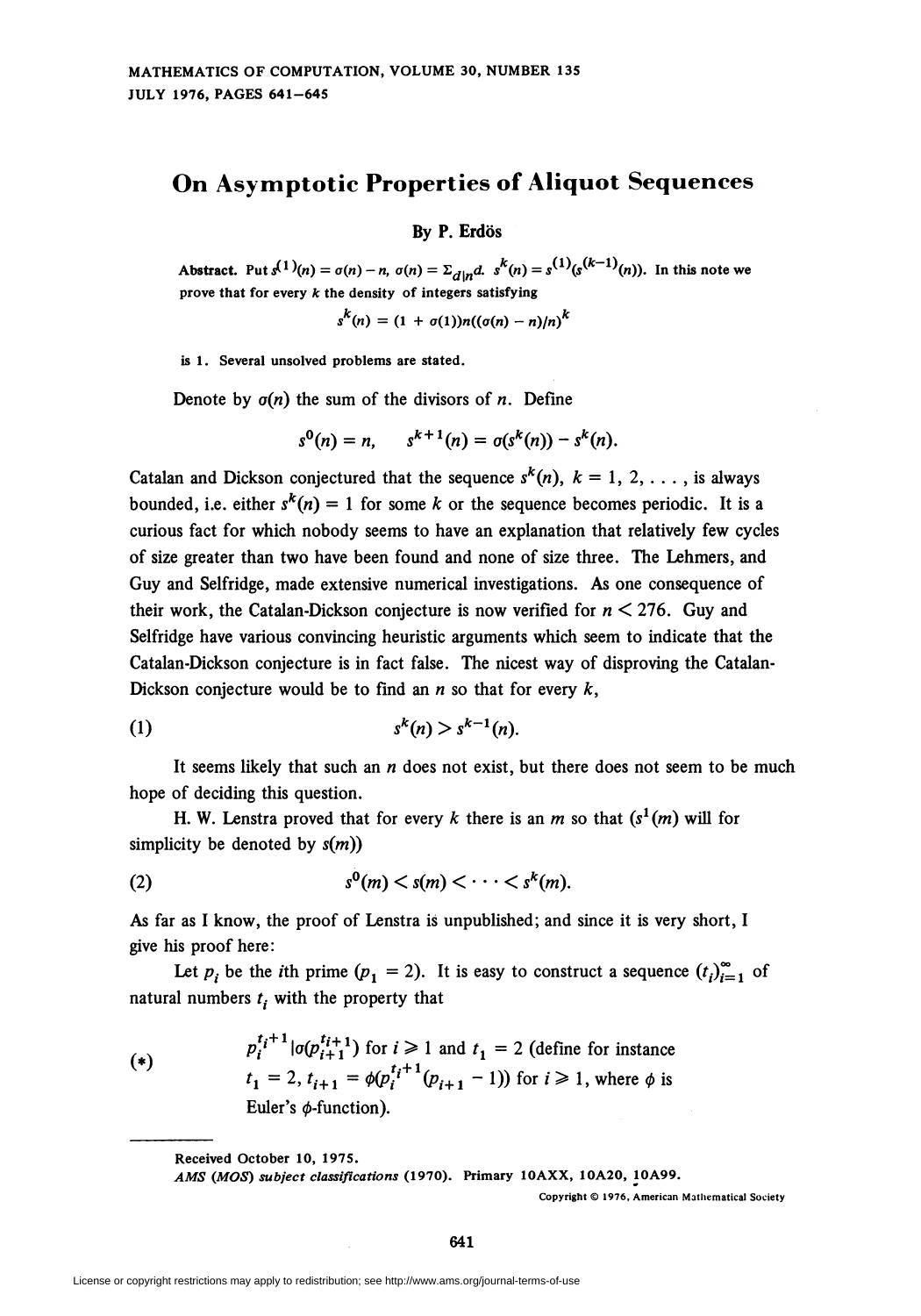$$
642 \t\t\t P. ERDOS
$$

We define for  $l \geq 1$ :  $A_i = \{m \mid m \text{ natural number and } p_i^{t_i} \mid |m \text{ for } 1 \leq i \leq l\}.$ Here  $p^{\alpha} \parallel n$  means  $p^{\alpha} \parallel n$  and  $p^{\alpha+1} \parallel n$ . Then

$$
(**) \quad \text{for } m \in A_p, t \geq 2, \text{ we have } s(m) > m, \text{ and } s(m) \in A_{l-1}.
$$

**Proof of (\*\*).** From  $l \ge 2$  it follows that  $12 \mid m$ , hence  $s(m) \ge m$ . Furthermore,  $m \in A_1$ , hence  $m = p_1^{t_1} \cdots p_t^{t_l}$  with  $(B, m/B) = 1$  and  $s(m) = o(m) - m =$  $\sigma(p_1^{l_1}) \cdots \sigma(p_r^{t_l})\sigma(B) - p_1^{t_1} \cdots p_r^{t_l}B$ . Now for  $1 \le i \le l-1$  we have  $p_i^{t_i} \parallel m$  and (by use of (\*))  $p_i^{t+1} \mid \sigma(p_{i+1}) \mid \sigma(m)$  which implies  $p_i^{t_i} \mid s(m)$ ; conclusion:  $s(m) \in A_{l-1}$ .

Repeated application of (\*\*) yields  $m < s(m) < \cdots < s^{l-1}(m) \in A_1$ ) for  $m \in A_i$ . Q.E.D.

In the present note we prove the following sharper result:

THEOREM 1. For every k and  $\delta > 0$  and for all n except a sequence of density 0

(3) 
$$
(1-\delta)n\left(\frac{s(n)}{n}\right)^i < s^i(n) < (1+\delta)n\left(\frac{s(n)}{n}\right)^i, \quad 1 \le i \le k.
$$

Before we prove our theorem we make a few remarks. First of all, since  $s(n)/n$  $\geq$  7/5 for all  $n \equiv 0(30)$ , the lower bound of (3) clearly strengthens (2).

It would be very desirable to strengthen Theorem 1 by showing that (3) remains true if k tends to infinity (not too slowly) together with n, e.g. for  $k = (\log n)^{\epsilon}$ . I do not see how this can be done.

Guy and Selfridge have fairly convincing heuristic arguments that for infinitely many values of m, (2) holds for  $k < (\log m)^{1-\epsilon}$ . I see no way of proving this, but the problem does not seem to be completely hopeless.

The lower bound in Theorem 1 we will prove in full detail; we will only outline the complicated proof of the upper bound.

Before we start our proof we make a few simple remarks which we will need in our proof. Let  $S_1, S_2, \ldots, S_k$  be k sets of primes and assume that for each *j*,

$$
\sum_{p\in S_j}\frac{1}{p}=\infty.
$$

Then it easily follows from the sieve of Eratosthenes that almost all integers (i.e. all integers if we neglect a sequence of density 0) have a prime factor  $p_v \in S_i$ . This result is well known and we leave the simple proof to the reader.

Lemma 1. Let t and k be integers. Then almost all integers n have k prime factors  $q_1, \ldots, q_k$  satisfying

$$
q_1 \equiv -1 \pmod{t}, \qquad q_j \equiv -1 \pmod{q_{j-1}^2}, \qquad 1 \le j \le k-1.
$$

The lemma follows immediately from the previous remark and the classical theorem of Dirichlet. Denote by  $S_1$  the set of primes satisfying  $p_1 \equiv -1 \pmod{t}$ and  $S_i$  is the set of primes  $p_i \equiv -1 \pmod{p_{i-1}^2}$  where  $p_{i-1} \in S_i$ . The theorem of Dirichlet implies that (4) is satisfied; thus our lemma follows.

Define  $f_i(n) = \prod_{\alpha, \ldots, \alpha} p^{\alpha}$ . Lemma 2. For every k and I and almost all n,

(5) 
$$
f_l(n) = f_l(s^i(n)) \text{ for } i \leq k.
$$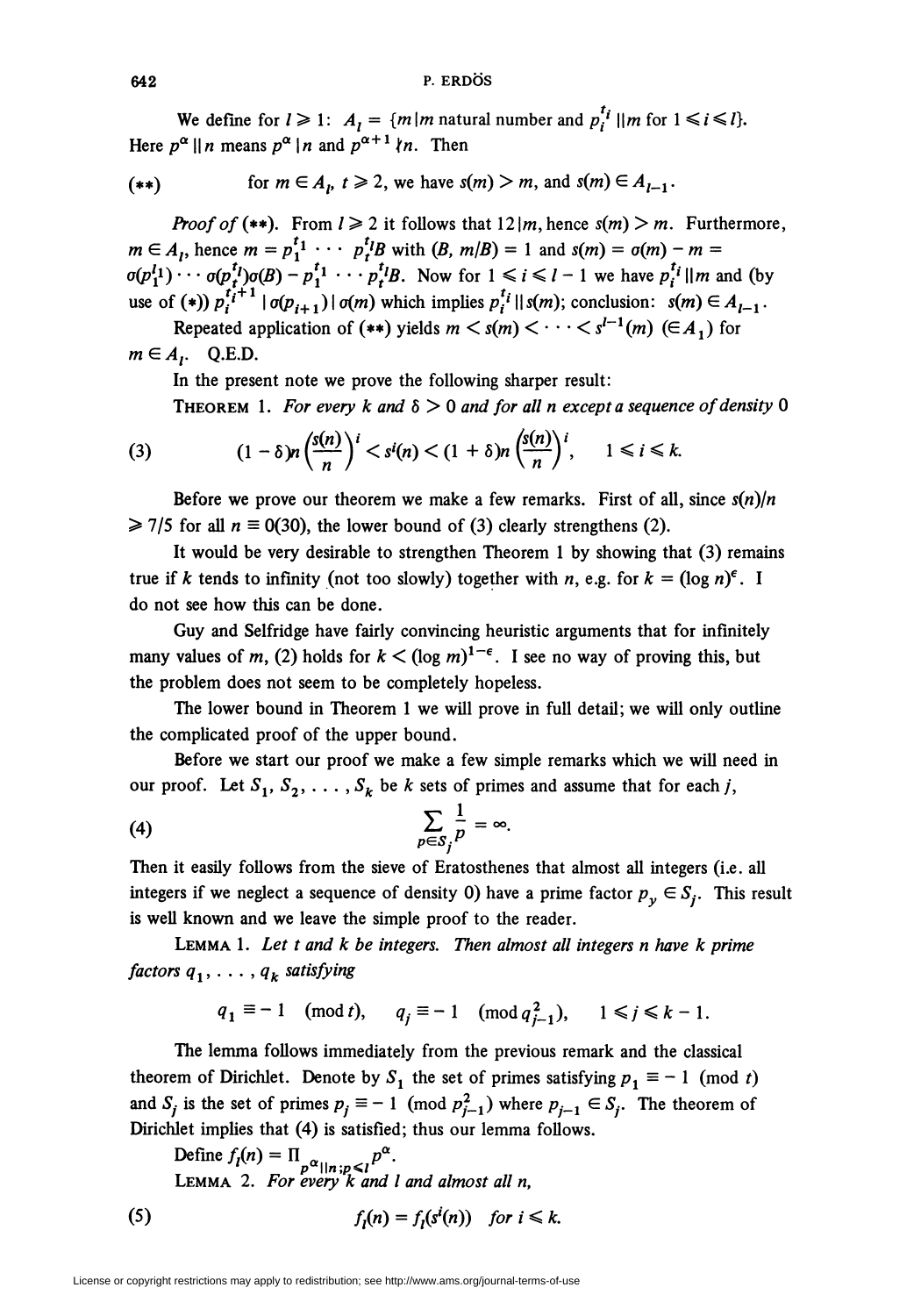We shall show that for every  $\eta > 0$  and  $x > x_0(\eta)$  the number of integers  $n < x$ for which (5) does not hold is less than  $\eta x$ . Choose  $u = u(\eta, l)$  so large that  $u_0 > l$ and so that for every  $x > x_0(\eta)$  there are fewer than  $x\eta/2$  integers  $n < x$  which are divisible by a prime power  $p^{\alpha} > u$  with  $\alpha > 1$ . This clearly can be done by choosing u so large that

$$
\sum_{p^{\alpha} > u; \alpha > 1} \frac{1}{p^{\alpha}} < \frac{\eta}{2}.
$$

Now choose  $L = u!$ ; then

(6)  $f_l(n)$ 

for all  $n < x$  except the at most  $n x / 2$  integers excluded above.

Put  $t = L^2$  in Lemma 1; then  $p_i^2 \nmid n, 1 \le i \le k$ , and hence by Lemma 1,

(7) 
$$
s(n) = \sigma(n) - n \equiv 0 \quad \left(\text{mod } \prod_{j=1}^{k-1} p_j\right).
$$

But

(8) 
$$
s(n) \neq 0 \pmod{p_j^2}, \quad 1 \leq j \leq k-1,
$$

since  $\sigma(n) \equiv 0 \pmod{L^2 \prod_{i=1}^{k-1} p_i^2}$ . Also,

$$
(9) \t\t fl(s(n)) = fl(n),
$$

since if  $p^{\alpha} || n, p \le l$  then  $p^{2\alpha} | o(n)$  by  $o(n) \equiv 0 \pmod{L^2}$ . (By (6),  $p^{\alpha} | t$ .) The same argument gives for every i,  $1 \le i \le k$ ,

(7') 
$$
s^{i+1}(n) = \sigma(s^i(n)) - s^i(n) \equiv 0 \quad \left(\text{mod} \prod_{j=1}^{l-i-1} p_j\right),
$$

$$
(8') \t si+1(n) \neq 0 \pmod{p_j^2}, \t 1 \leq j \leq k-i-1, \t \sigma(si(n)) \equiv 0 \pmod{L^2},
$$

and

(9') 
$$
f_l(s^{i+1}(n)) = f_l(s^i(n)) = f_l(n),
$$

which proves (5) and Lemma 2.

Write

$$
\sigma_l(n) = \sum_{d \mid f_l(n)} \frac{n}{d}.
$$

LEMMA 3. For every  $\epsilon$  and  $\eta$  and  $l > l_0(\epsilon, \eta)$  the number of integers  $n < x$  for which  $\sigma_i(n)$  >  $(1 - \epsilon)\sigma(n)$  is greater than  $(1 - \eta)x$ .

We evidently have

(10) 
$$
\sum_{n=1}^{x} (o(n) - o_{l}(n)) < \sum_{d>l} \sum_{n \le x; n \equiv 0 \pmod{d}} \frac{n}{d} < \sum_{d>l} \frac{x^{2}}{d^{2}} < \frac{x^{2}}{l}.
$$

If there would be  $\eta x$  integers satisfying  $\sigma_i(n) \leq (1 - \epsilon)\sigma(n)$ , we clearly would have

(11) 
$$
\sum_{n=1}^{x} (o(n) - o_{1}(n)) > \epsilon \sum_{t=1}^{nx} t > \epsilon n^{2} \frac{x^{2}}{2}.
$$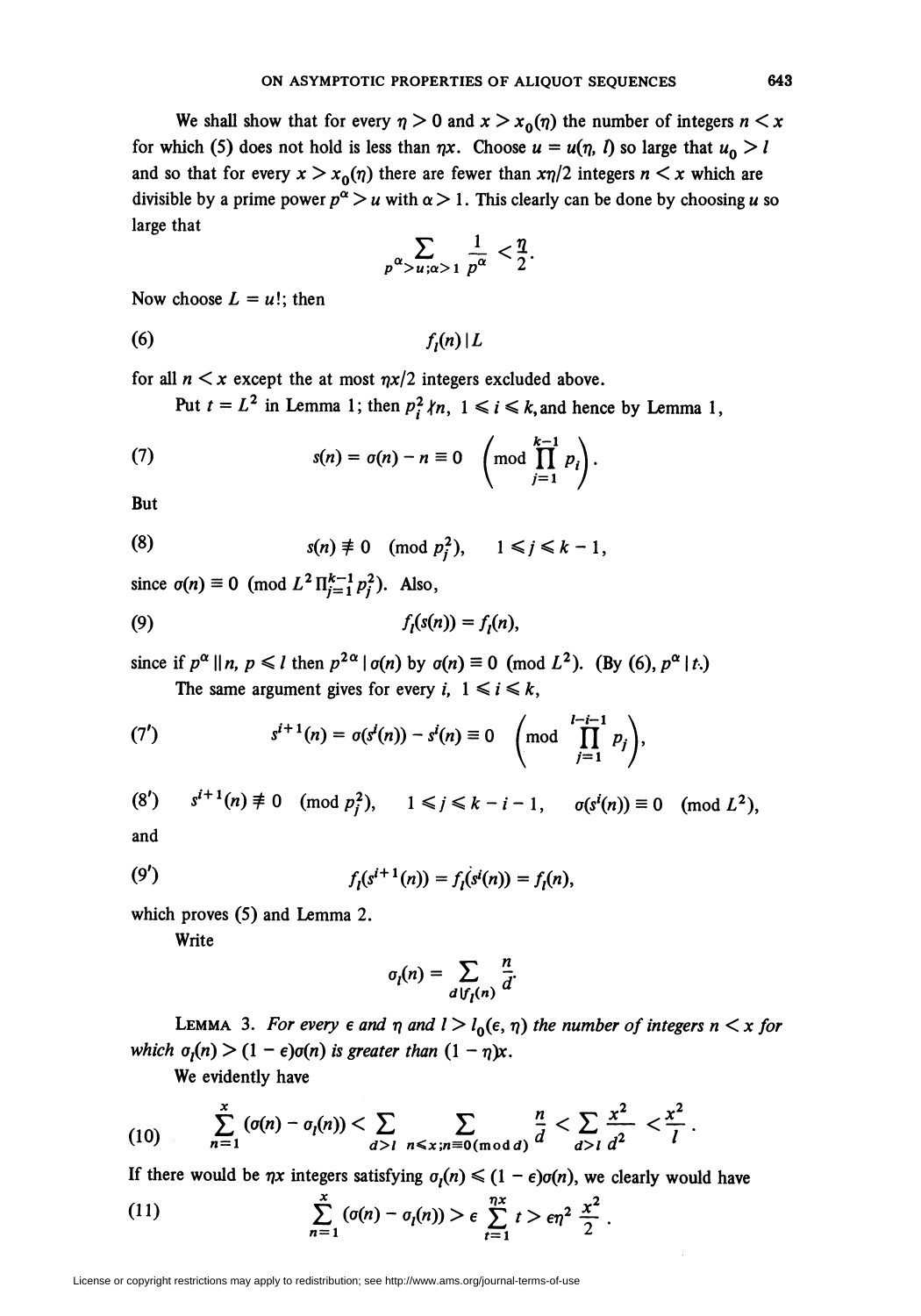(10) contradicts (11) for  $l > 2/\epsilon \eta^2$ , which proves Lemma 3.

From Lemmas 2 and 3 we obtain that for all but  $nx + o(x)$  integers  $n < x$  we have that (5) holds and

$$
\sigma_l(n) > (1-\epsilon)\sigma(n).
$$

From (5) and (12) we have for every  $1 \le i \le k$ ,

(13) 
$$
\sigma(s^{i}(n)) \geq \sigma_{i}(s^{i}(n)) > (1 - \epsilon)s^{i}(n)\sigma(n)/n,
$$

or

(14) 
$$
s^{i+1}(n) = \sigma(s^i(n)) - s^i(n) > (1 - \epsilon)s^i(n) \frac{\sigma(n) - n}{n} = (1 - \epsilon)s^i(n) \frac{s(n)}{n}
$$
.

From (13) and (14) we immediately obtain that for every  $i < k$ ,

$$
s^{i+1}(n) > (1-\epsilon)^{i+1} \left(\frac{s(n)}{n}\right)^{i+1} n > (1-\delta) \left(\frac{s(n)}{n}\right)^{i+1} n \quad \text{if } \epsilon < \epsilon(\delta),
$$

which completes the proof of the lower bound of (3). It would not be difficult to prove that the lower bound in (3) is valid for  $k < \log n$  where  $\log n$  is the r-fold iterated logarithm  $(r > 2)$ , but I do not at present see how to get any reasonable bound for  $k$ .

With a little more trouble I can prove that if we neglect a sequence of density 0, then

$$
(15) \t\t fl(n) = fl(s(n))
$$

holds for all  $l < \log \log n$ , and that this is no longer true for  $l = (\log \log n)^{1+\epsilon}$ . I do not give the details.

Now I outline the proof of the upper bound of (3). We restrict ourselves to outlining the proof that for almost all integers  $n$ ,

$$
\sigma(s(n))/s(n) < (1+\epsilon)\sigma(n)/n.
$$

The proof is similar for  $i > 1$ .

In view of Lemma  $2$  (or  $(13)$ ) we only have to show that the contribution of the large primes to  $\sigma(s(n))/s(n)$  is negligible. This statement easily follows from the

LEMMA 4. To every  $\epsilon > 0$  there is an I so that for all x,

$$
\sum_{n=1}^x \sum_{p \mid s(n); p > l} \frac{1}{p} < \epsilon x.
$$

Unfortunately, I have at present only a very messy proof of the lemma and this is the reason that I suppress it. I am fairly sure that an elegant and simple proof exists.

Finally I state without proof a few related results. Denote by  $f(n)$  the number of p |n for which there is another prime q |n with  $q \equiv 1 \pmod{p}$ . Then for almost all integers,  $f(n) = (1 + o(1))\log \log \log \log n$ . The reason for this weird result is that p|n "usually" has the above property if  $p < log log n$ . Similarly, if  $F(n)$  denotes the number of p|n for which there is a d|n satisfying  $d \equiv 1 \pmod{p}$ , then for almost all n,  $F(n) =$  $(1 + o(1))$ log log log n.